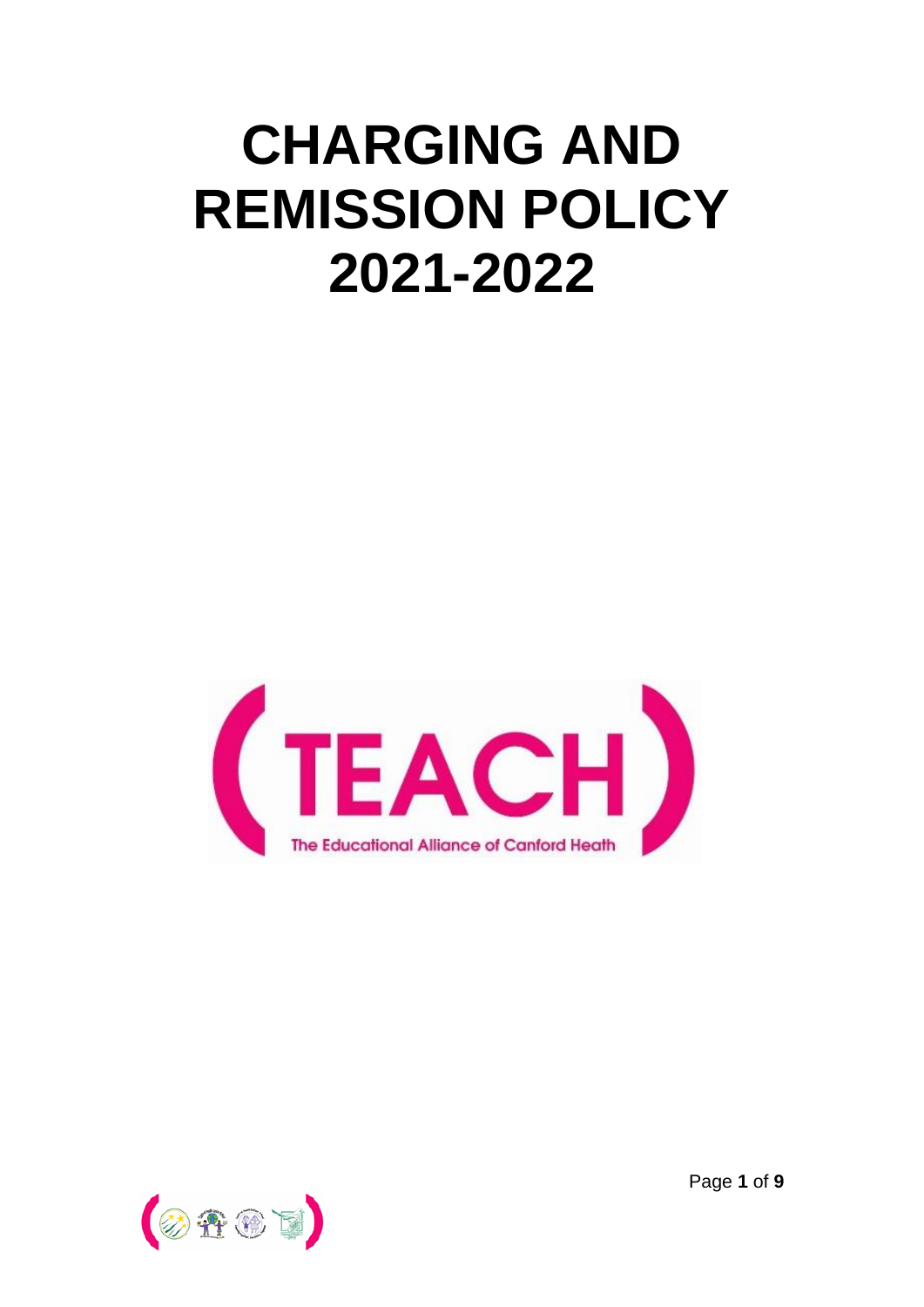#### **Statement of Intent**

Our mission is to promote a love of learning in order to maximise the life chances of every child in our Trust. Through nurturing, high expectations and skilled teaching, we will have a lasting and positive impact on our local and wider community.

#### Our Vision

The TEACH Trust supports our children to become empowered citizens that make a meaningful contribution to society. Our curriculum reflects our locality and all it offers and aims to educate all children in matters which affect humanity in the wider world: these include all matters that relate to the climate and the world around us, such as climate change; the importance of respecting and celebrating the importance of equality and diversity; and being responsible global citizens.

We have the highest aspirations for our children: the broad and balanced curriculum promotes learning, provides cultural capital and supports spiritual, moral, social and cultural development. The Rights Respecting Gold awards and Anti Bullying awards reflect some of many ways in which education for character are integral to the work of our schools and highlights our focus on the children's personal development.

We aim to inspire our children to be socially conscious individuals who make a difference to the world. All our children secure the key learning and skills they will need to become lifelong learners and gain employment. Our ultimate aim is to improve all our children's life chances and prepare them to thrive in their future lives.

Under the Equality Act 2010 and the Public Sector Equality Act which came into force in April 2011, the Trust has due regard to the need to eliminate discrimination, advance equality of opportunity and foster good relations.

## **Introduction**

Education provided during the school day, which includes all activities that are a necessary part of the National Curriculum together with religious education, is free of charge under the provision of [the Education Act 1996](http://www.legislation.gov.uk/ukpga/1996/56/part/VI/chapter/III) and on advice from the Department for Education (DfE) o[n charging for school activities](https://www.gov.uk/government/publications/charging-for-school-activities)

The Trust Board recognises that it is important to provide every child with access to a wide range of additional activities including music tuition, visitors, clubs, trips and residential experiences available through the school. These activities make a valuable contribution to a pupil's personal and social development. Whilst we aim to make the minimum number of requests for money from parent(s)/carer(s), the Trust Board reserves the right to make a charge in certain circumstances.

Parent(s)/carer(s) may be invited to make voluntary contributions to support any part of the school's work. Where optional activities take place wholly or mainly outside the school day a charge may be made to cover costs. The principles of best value will be applied when planning any activity that incurs a cost to the school and/or charges to

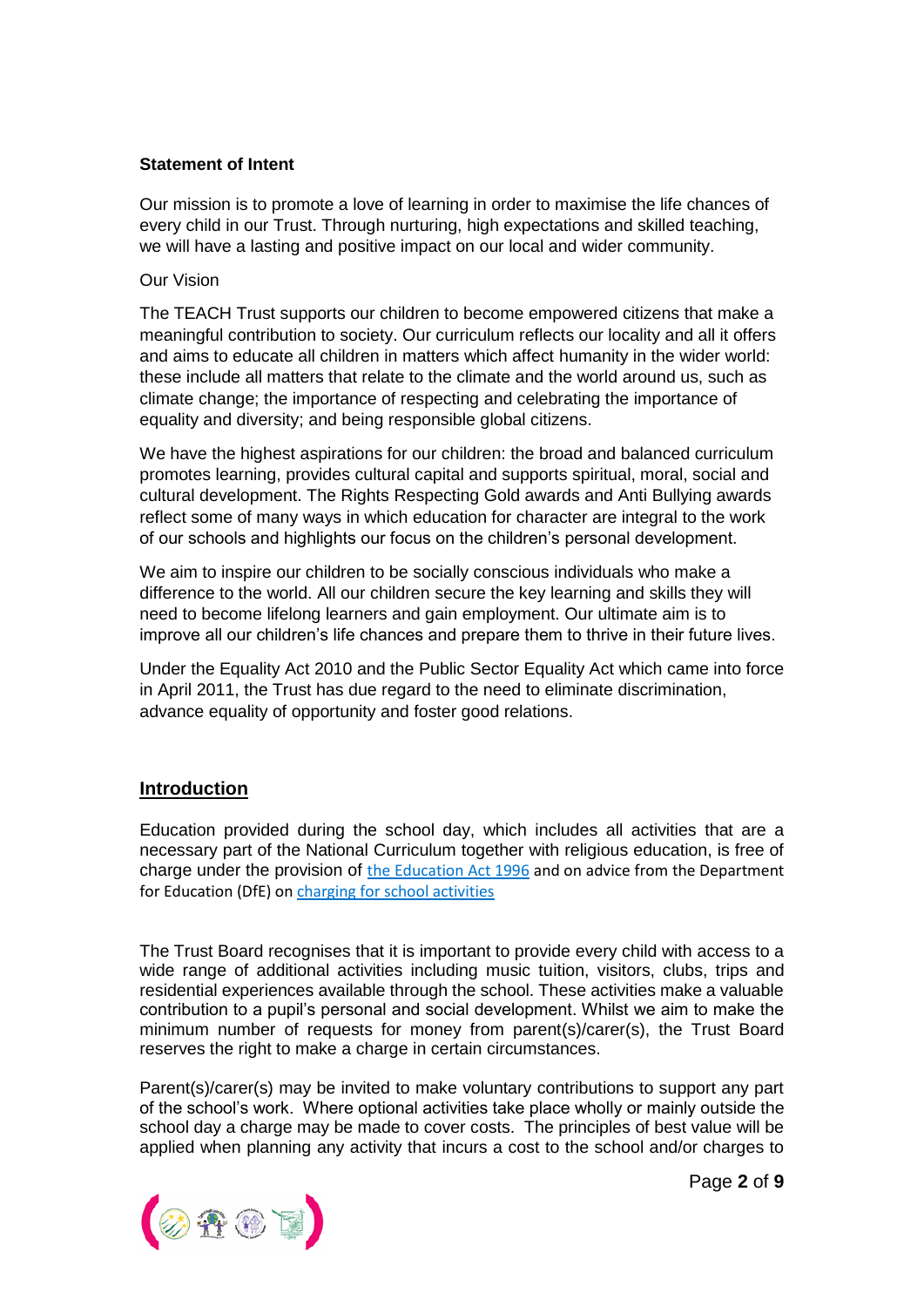parent(s)/carer(s), and any charge made will not exceed the cost per pupil of providing the activity.

Further details of how our charging policy relates to specific areas of provision are set out below.

Whilst we aim to make the minimum number of requests for money from parent(s)/carer(s), the Trust Board reserves the right to make a charge in the following circumstances:

### **Educational Visits**

Each visit is carefully planned to support the delivery of the National Curriculum, but school trips are not a statutory requirement and therefore the school receives no delegated funding specifically to pay for this provision. With the exception of residential visits (see below), it is the school's policy that voluntary contributions will be sought from parent(s)/carer(s), to cover the cost of the activity and transport.

Some of the extra activities that we try to organise can prove too expensive to be provided from school funds alone, such as residential trips from which our children benefit. Most of the cost of these trips contain two elements:

The cost of food and accommodation - from which some parent(s)/carer(s) receiving certain benefits can claim exemption;

The cost of transport or provision of activities that largely take place in school hours for which we can only ask for voluntary contribution.

Where the activity does not form a necessary part of the National Curriculum, schools do have the right to make a charge provided that parent(s)/carer(s) are given the option of withdrawing their child from the activity.

For each trip, a letter will be sent home with those children within the age group eligible to take part, containing information on the purpose of the visit. At the end of each letter there will be a slip to return to the indicating willingness or otherwise to make a voluntary contribution.

It is explained in the letter that if sufficient funds cannot be raised the trip/visit may have to be cancelled.

Assuming that the trip/visit does go ahead, no child will be excluded on the grounds that their parent(s)/carer(s) have not contributed.

#### **Residential Trips**

A charge will be made for any residential visits or overseas trips which, due to high costs, cannot be subsidised from the school's budget. Although the trip may take place during school hours, participation is optional and education will continue to be provided for any children remaining in school during the period of the trip. The initial letter to parent(s)/carer(s) will explain that pupils who are currently eligible for free school meals may only be expected to pay a non-refundable deposit towards the cost of the residential. (see remissions policy below).

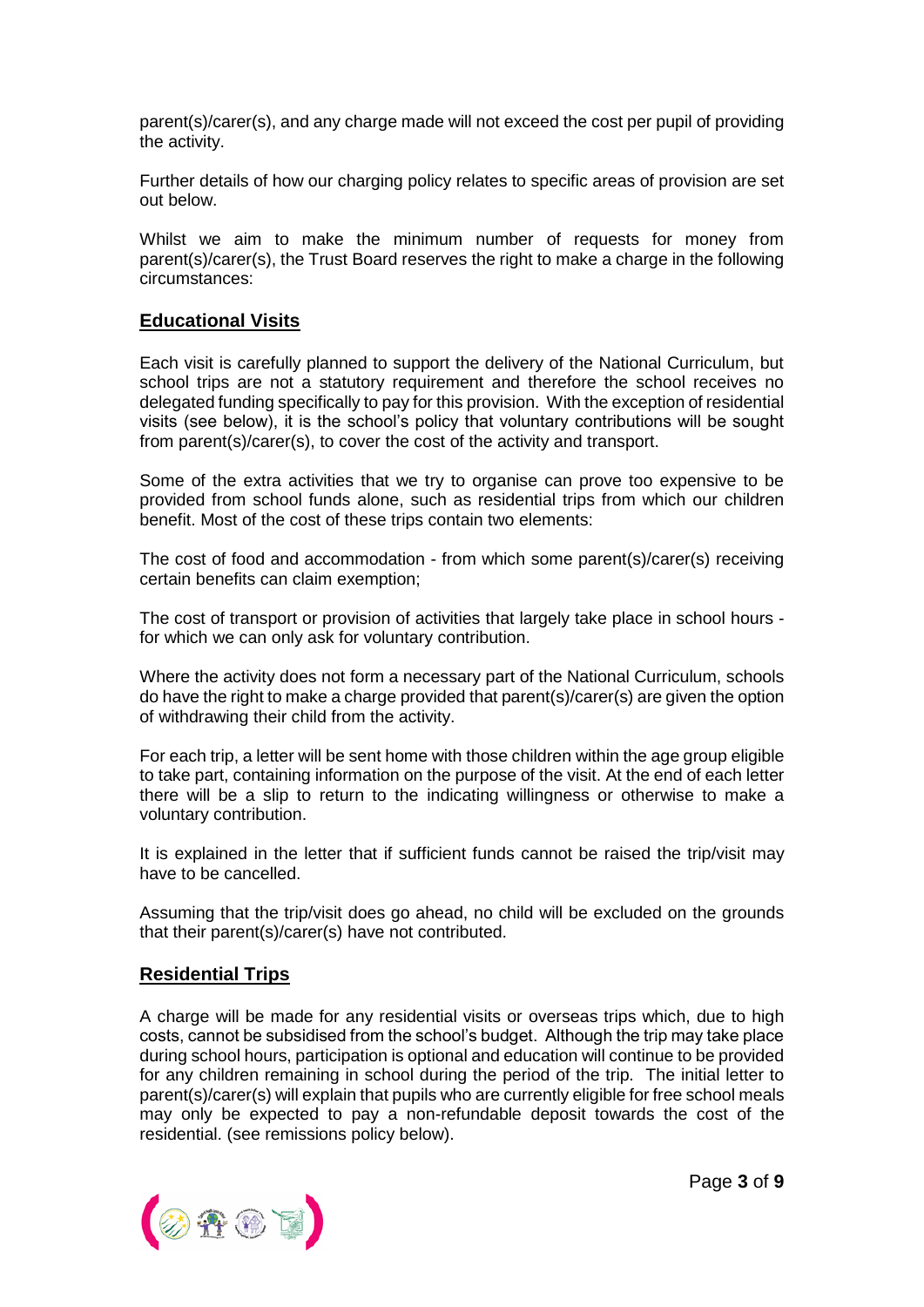# **Visitors/Special Events in School**

From time to time the school may invite a non-school based organisation (such as a visiting theatre group) to arrange an activity on school premises during the school day. However, it is the policy of this school that no child should be excluded on grounds of cost, and so parent(s)/carer(s) are therefore asked only for voluntary contributions.

## **Materials and Equipment**

The school will normally provide free of charge any materials, equipment and transport required in order to deliver the National Curriculum. However, voluntary contributions, in the form of money or materials such as ingredients, may occasionally be sought from parent(s)/carer(s) for activities where the end product is to be taken home (e.g. craftwork, design technology, food technology).

## **Music Tuition**

The school makes a charge to parent(s)/carer(s) for instrumental music lessons provided during and outside of school hours. The cost may vary depending on the instrument being learned. The number of children sharing a lesson may vary, and will be determined by the music co-ordinator in liaison with the instrumental teacher, according to what best meets the educational needs of the children in that group. Fees are charged as a termly lump sum to be billed in advance at the beginning of each term, and payment must be received before lessons can be taken. (Because peripatetic tuition must be booked well in advance, this represents a cost commitment by the school and therefore if a child wishes to cease lessons, notice must be given according to the terms of agreement which parent(s)/carer(s) are asked to sign when they enrol their child for lessons). If the required notice is not received, the school reserves the right to charge a cancellation fee to help recover costs incurred by the school. This charge may however be waived if another child from the waiting list can fill the vacancy.

Parent(s)/carer(s) are responsible for providing the instrument and any tuition books and accessories needed, and also for meeting the cost of any examination fees (exams are however optional). To help parent(s)/carer(s) with the sometimes quite considerable outlay required in purchasing an instrument, the school does have a policy for the assisted purchase of musical instruments (see below).

In this MAT, children who are **currently eligible for Free School Meals,** who wish to have specialist instrumental tuition during school hours will be entitled to free tuition for one instrument. Carers must contact the Inclusion Deputy Head to discuss this.

## **Assisted Instrument Purchase Scheme**

The school may order a musical instrument on a pupil's behalf where it is to be used for instrumental lessons in school. This is a recognised scheme authorised by HM Revenue and Customs, and enables parent(s)/carer(s) to purchase the instrument through the school in effect VAT-free. Parent(s)/carer(s) will be notified of the scheme when their child signs up for instrumental lessons, and may apply to the Chief-Finance Officer for further details and an application form.

# **Breakfast Club/After school Club**

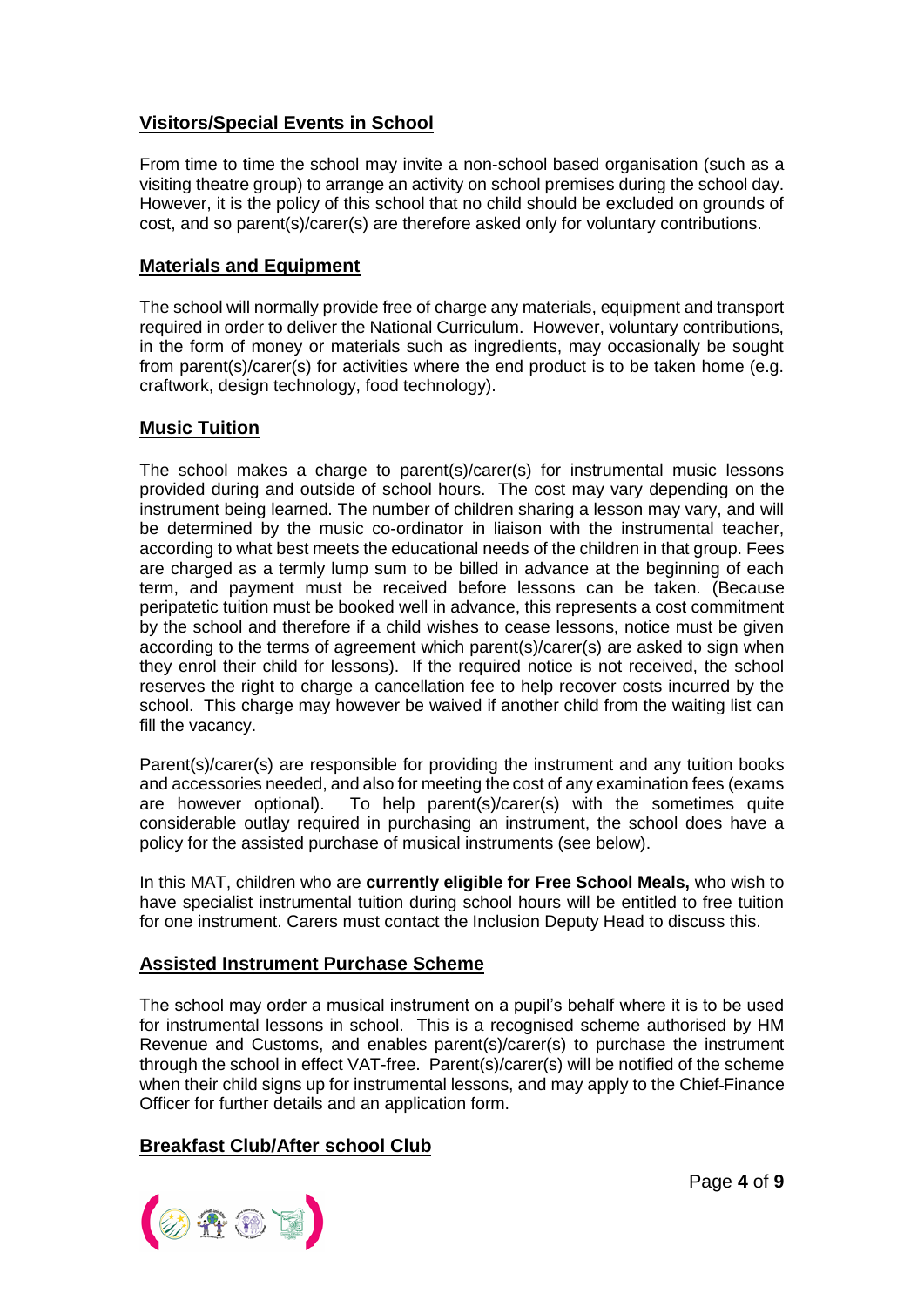At TEACH Poole there is a Breakfast and After School Club provision. Each school runs its own Breakfast Club. As the timings of each Breakfast Club vary, each school charges a set price for attendance. This price is reviewed annually.

The after-school provision is called Buddy Club and is run at either Haymoor Junior School (for both pupils at Haymoor Junior and Ad Astra Infant School) and at Canford Heath Infant School (for both pupils at Canford Heath Infant and Canford Heath Junior School).

Attendance at both of these clubs is optional and therefore parent(s)/carer(s) will be expected to pay for their child's participation. Because places must be booked in advance, this represents a cost commitment by the school and therefore if a child wishes to cease attendance, notice must be given according to the terms of agreement which parent(s)/carer(s) are asked to sign when they enrol their child for a place.

### **Charging for breakages, damage or loss**

The school will seek to recover the costs incurred as a result of any item of school property being damaged, broken or lost as a result of misbehaviour, thoughtless behaviour or carelessness. In the event of books being lost or damaged, parent(s)/carer(s) may be asked to replace or refund the total cost of each book.

### **Extra-Curricular (Out of School Hours) Activities**

Every effort will be made to provide extra-curricular activities free of charge whenever possible. However, the school is not permitted to subsidise extra-curricular activities from delegated government funding, and so must make a charge for some optional activities where costs are incurred. This policy draws a distinction between two types of extra-curricular provision: activities run by the school, and those run by external providers who use the school premises.

In the case of school-run activities, any charge will be kept to a minimum and will be made only to cover costs where these are incurred. To minimise administration time and costs, payment of charges will usually be requested in advance as a termly or halftermly amount depending on the number of weeks for which a pupil signs up to participate, but in cases of hardship, parent(s)/carer(s) may make a request to spread the cost by paying weekly. Either way, payment must be received in advance of the session(s) and is non-refundable except in exceptional circumstances (see refund policy).

In the case of clubs run by external providers, these providers are independent of the school's charging policy and are permitted to set their own rates which they charge directly to parent(s)/carer(s), however the school will always seek to negotiate the best value arrangement on behalf of pupils. Furthermore, it is the school's policy that any income from letting the school's premises to these providers may be used to subsidise provision of school-led activities and to support the school's remissions policy.

Costs charged for Buddy Club:

Buddy One – Homework Club - £5.00 per session 3.00pm – 4.30pm - Support with homework, plus a drink and a snack

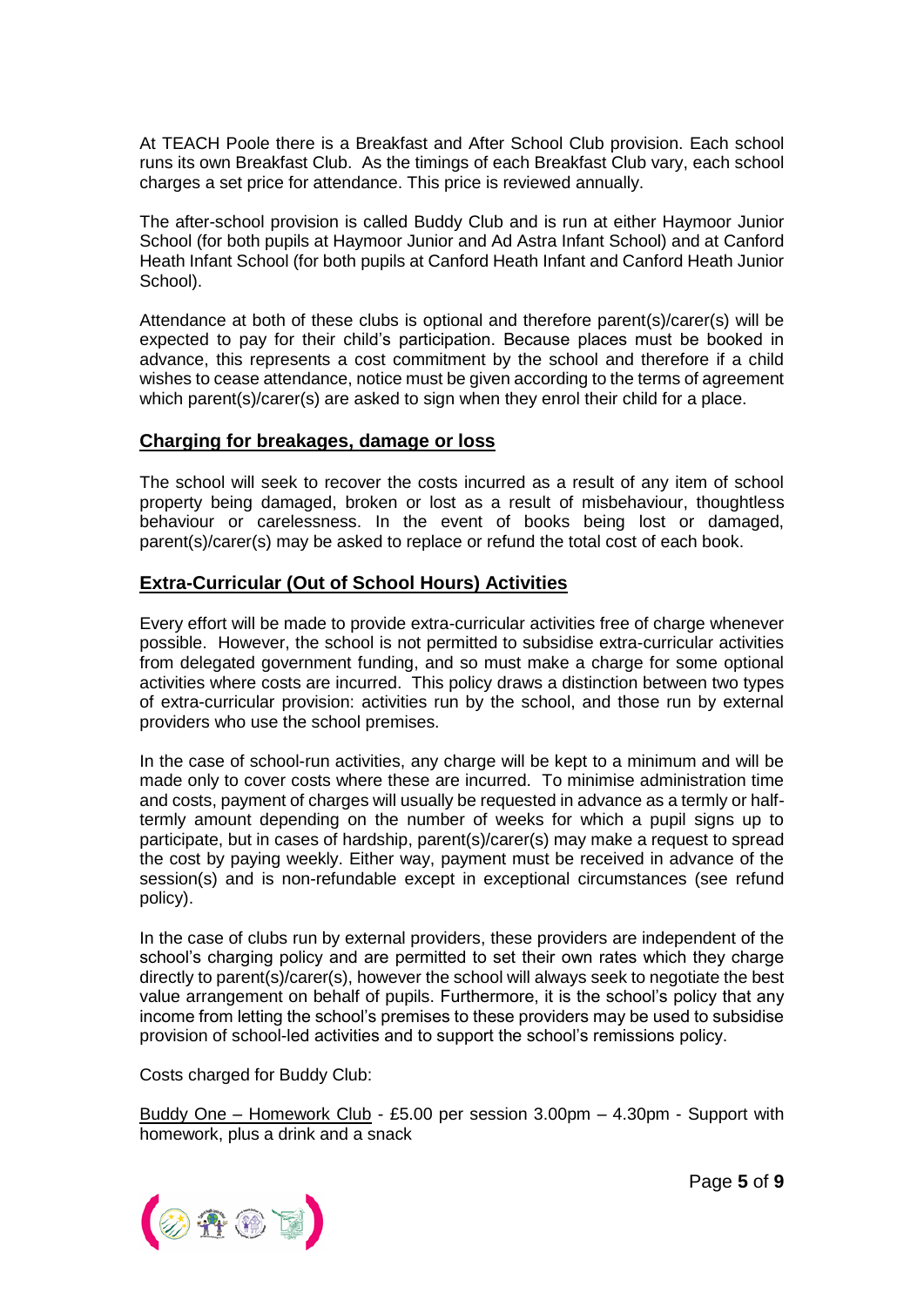Buddy Two – Short Buddy Club - £5.00 per session 3.00pm – 4.30pm - Games and activities, plus a drink and a snack Buddy Three – Full Buddy Club - £12.00 per session 3.00pm – 6.00pm – Games and

Costs charged for Breakfast Club:

activities, plus a light supper, drinks and snack.

£3.50 per day from 7.45am until the start of school. Breakfast provided.

## **Remissions Policy**

In order to advance the equality of opportunity in line with our Equalities policy, the school will always endeavour to provide activities free of charge whenever possible, and to set charges to minimum levels so as not to preclude children from accessing provision. However, in cases where a charge must be made, such as instrumental music tuition, the school has a remissions policy which aims, within the limitations outlined below, to offer assistance to some pupils.

If families are experiencing financial hardship which may prevent a pupil's participation in a particular activity, and are in receipt of means-tested state benefits including entitlement to free school meals, they are invited to approach the school in confidence, through their child's teacher, Head of School or CFO, to find out whether they may be able to apply for some remission of charges. All such applications will be treated with the utmost discretion and every effort will be made to assist parent(s)/carer(s) in need. However, the school's ability to remit charges will be limited: firstly by the number of eligible families who apply in each case, priority being given to children who have not previously had the opportunity to attend an activity so far during the year, and secondly by the extent of available funds allocated for this purpose from the school's own income generation activities, as it is not permitted to use delegated government funding for this purpose. (Please see Pupil Premium leaflet)

This policy applies to all school-led activities including residential visits, however we regret that it is not possible to consider remission of charges for activities out of school hours which are run by external providers.

## **Refund Policy**

Parent(s)/carer(s) may ask for a refund of voluntary contributions if their child misses a school trip due to illness or unforeseen circumstances. However, in cases where the school has already incurred a direct and non-recoverable cost in including the child on the trip (for example, purchase of a ticket which cannot be returned or deposit for a residential) then no refund will be made, as an individual cost will have been incurred by the school.

This refund policy does not apply to charges made for out-of-hours or optional activities, which are non-refundable except in the event of cancellation by the school. Where a child drops out of a school-led club or extra-curricular activity which has been paid for in advance, a discretionary refund may be considered for the unattended sessions only if the cost may be recovered by offering the place to another child.

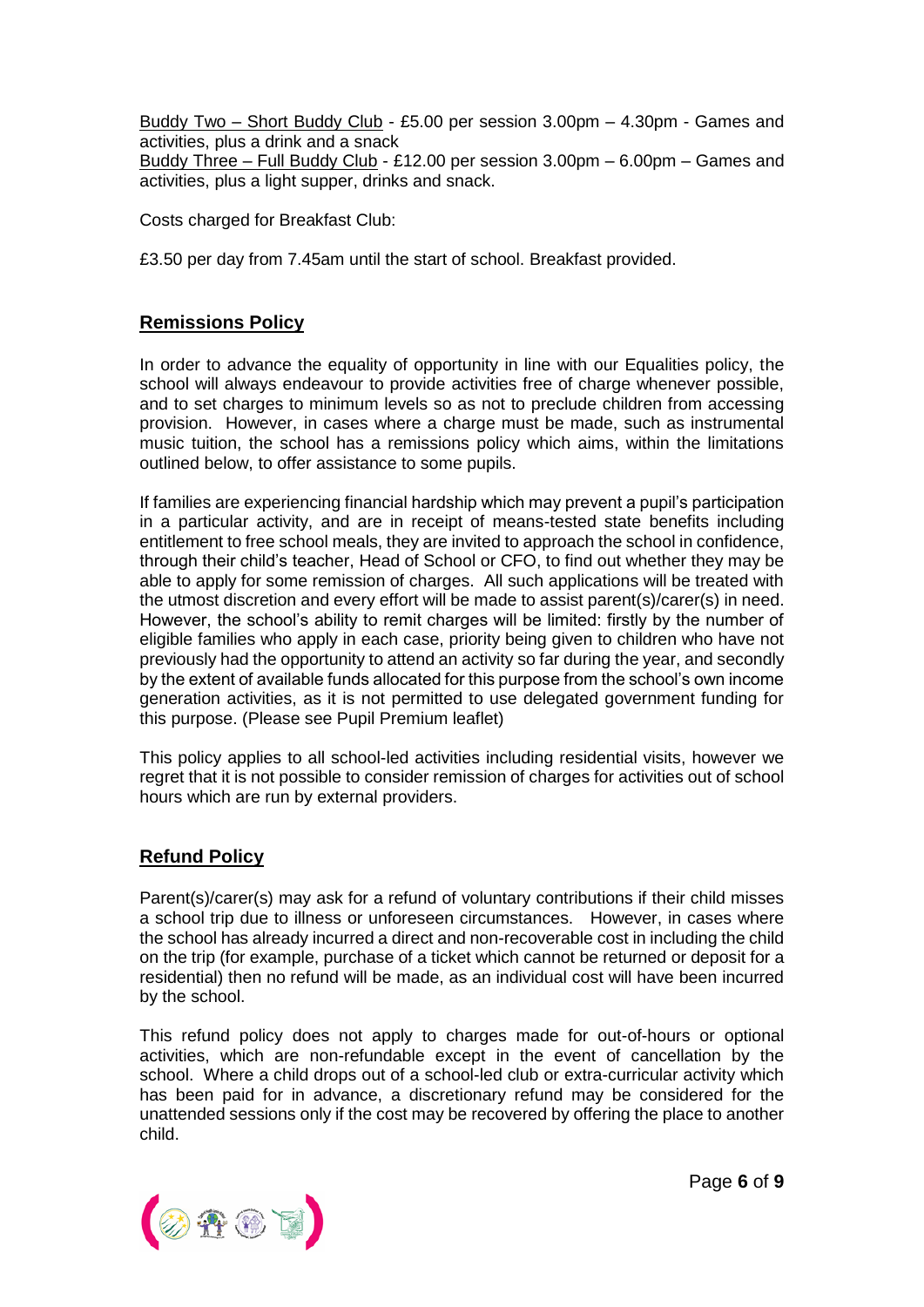# **Fundraising Activities**

The school may hold events such as sponsor days during the year as a means of raising extra funds to support areas of provision not covered by the delegated budget, such as school trips and school-led extra-curricular activities. Funds raised in this way may also be used to support the school's remissions policy. All children will participate in these activities which take place during school hours, but sponsorship is, of course, voluntary.

# **Pupil Premium Children**

Schools can use the Pupil Premium money to help give children the best support they possibly can. One way TEACH uses Pupil Premium money is to offer support when they enter school for the first time.

All Pupil Premium children are entitled to a credit of £50.00 on account and this can be used to pay for / towards the following:

### Infant Schools

- School jumper / cardigan
- Book bag and PE bag
- School milk
- Trips and visits

### Junior Schools

- School jumper / cardigan and tie
- School milk
- Hot school lunches
- Trips and visits

## **Current Eligible Free School Meal Children**

In addition, children who are currently eligible for of Free School Meals will be entitled to receive the following:

#### Infant Schools

• Free music tuition for one instrument per school year

#### Junior Schools

- Free music tuition for one instrument per school year
- Help with Year 6 residential trip costs only required to pay the deposit

Date adopted by Trust Board: June 2021

Date to be reviewed: June 2022

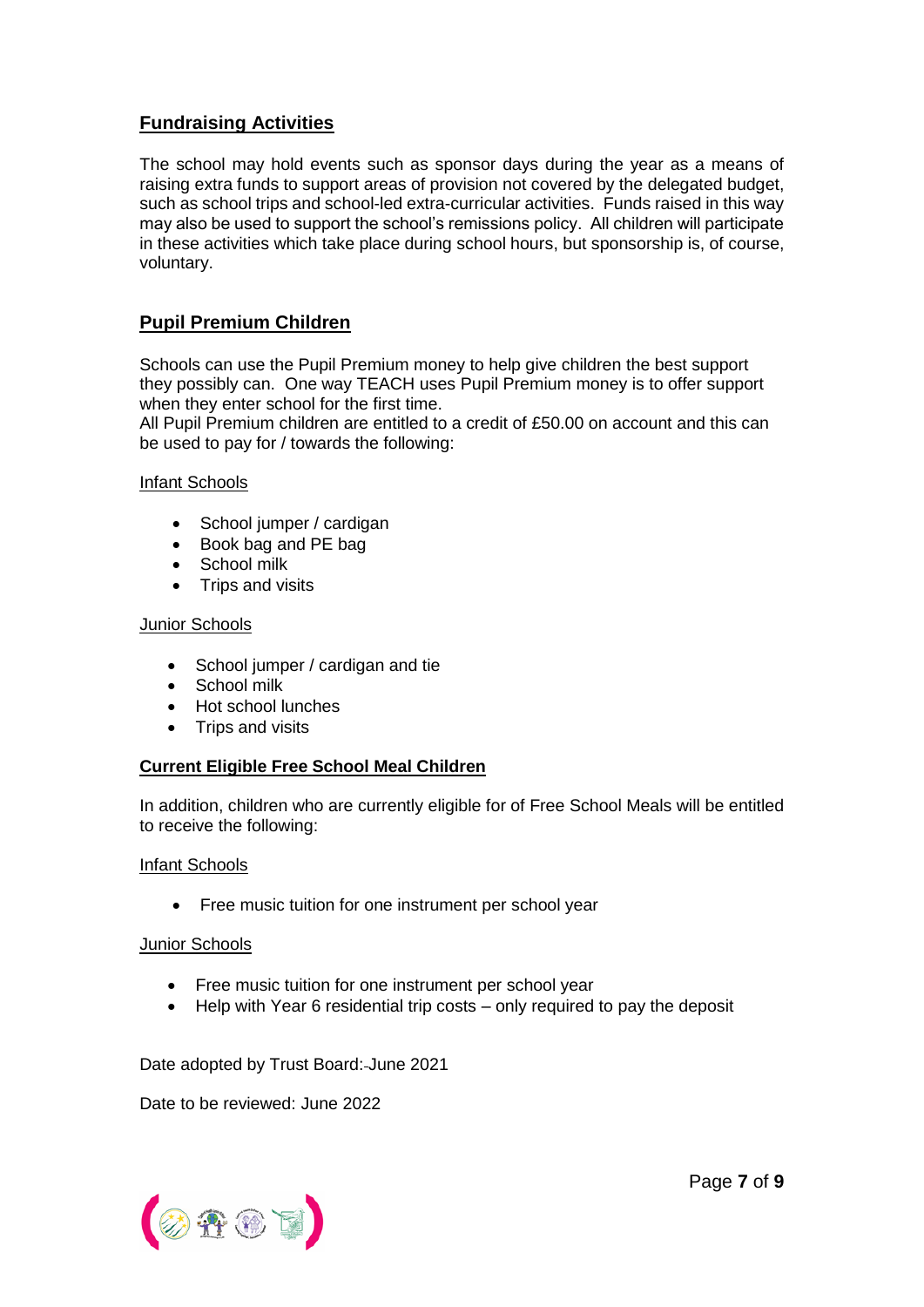| Question                                                                                      | <b>Response</b>        |                 |
|-----------------------------------------------------------------------------------------------|------------------------|-----------------|
| Which relevant groups and                                                                     |                        | Please tick     |
| stakeholders have been consulted with<br>in relation to this policy?                          | <b>Pupils</b>          |                 |
|                                                                                               | Trustees               | V               |
|                                                                                               | Staff                  |                 |
|                                                                                               | Parents/Carers         |                 |
|                                                                                               | <b>Local Authority</b> |                 |
|                                                                                               | <b>Trade Unions</b>    |                 |
|                                                                                               | <b>Other Advisors</b>  | <b>Auditors</b> |
|                                                                                               | (give details)         |                 |
| What are the arrangements for<br>monitoring and reviewing the actual<br>impact of the policy? | Termly                 |                 |
|                                                                                               | Annually               | ٦               |
|                                                                                               | When applied           |                 |
|                                                                                               | If legislation         | $\sqrt{ }$      |
|                                                                                               | changes                |                 |
|                                                                                               | If a formal            | $\sqrt{ }$      |
|                                                                                               | complaint              |                 |

| <b>Characteristic</b><br>Group                                  | Is there a<br>potential<br>for positive or<br>negative<br>impact? | Please explain<br>and<br>give examples of<br>any<br>evidence/data | <b>Action to</b><br>address potential<br>positive/<br>negative impact<br>(e.g.                              |
|-----------------------------------------------------------------|-------------------------------------------------------------------|-------------------------------------------------------------------|-------------------------------------------------------------------------------------------------------------|
|                                                                 |                                                                   | used                                                              | adjustment to the<br>policy)                                                                                |
| <b>Disability</b>                                               |                                                                   |                                                                   |                                                                                                             |
| Gender<br>reassignment                                          |                                                                   |                                                                   |                                                                                                             |
| <b>Marriage or civil</b><br>partnership                         |                                                                   |                                                                   |                                                                                                             |
| <b>Pregnancy and</b><br>maternity                               |                                                                   |                                                                   |                                                                                                             |
| Race                                                            |                                                                   |                                                                   |                                                                                                             |
| <b>Religion or belief</b>                                       |                                                                   |                                                                   |                                                                                                             |
| <b>Sexual</b>                                                   |                                                                   |                                                                   |                                                                                                             |
| orientation                                                     |                                                                   |                                                                   |                                                                                                             |
| Sex (gender)                                                    |                                                                   |                                                                   |                                                                                                             |
| Age                                                             |                                                                   |                                                                   |                                                                                                             |
| <b>SEN</b>                                                      |                                                                   |                                                                   |                                                                                                             |
| Vulnerable                                                      | $\sqrt{ }$                                                        | Hardship<br>possibilities                                         | Payment plans<br><b>Discounted</b><br>activities for FSM<br>children<br>Annual funds for<br>all PP children |
| Traveller,<br>migrant, refugees<br>and people<br>seeking asylum | $\sqrt{}$                                                         | Child may miss an<br>event paid for by<br>moving on               | Make clear<br>expectations of<br>policy if child does<br>not attend a paid<br>for event                     |